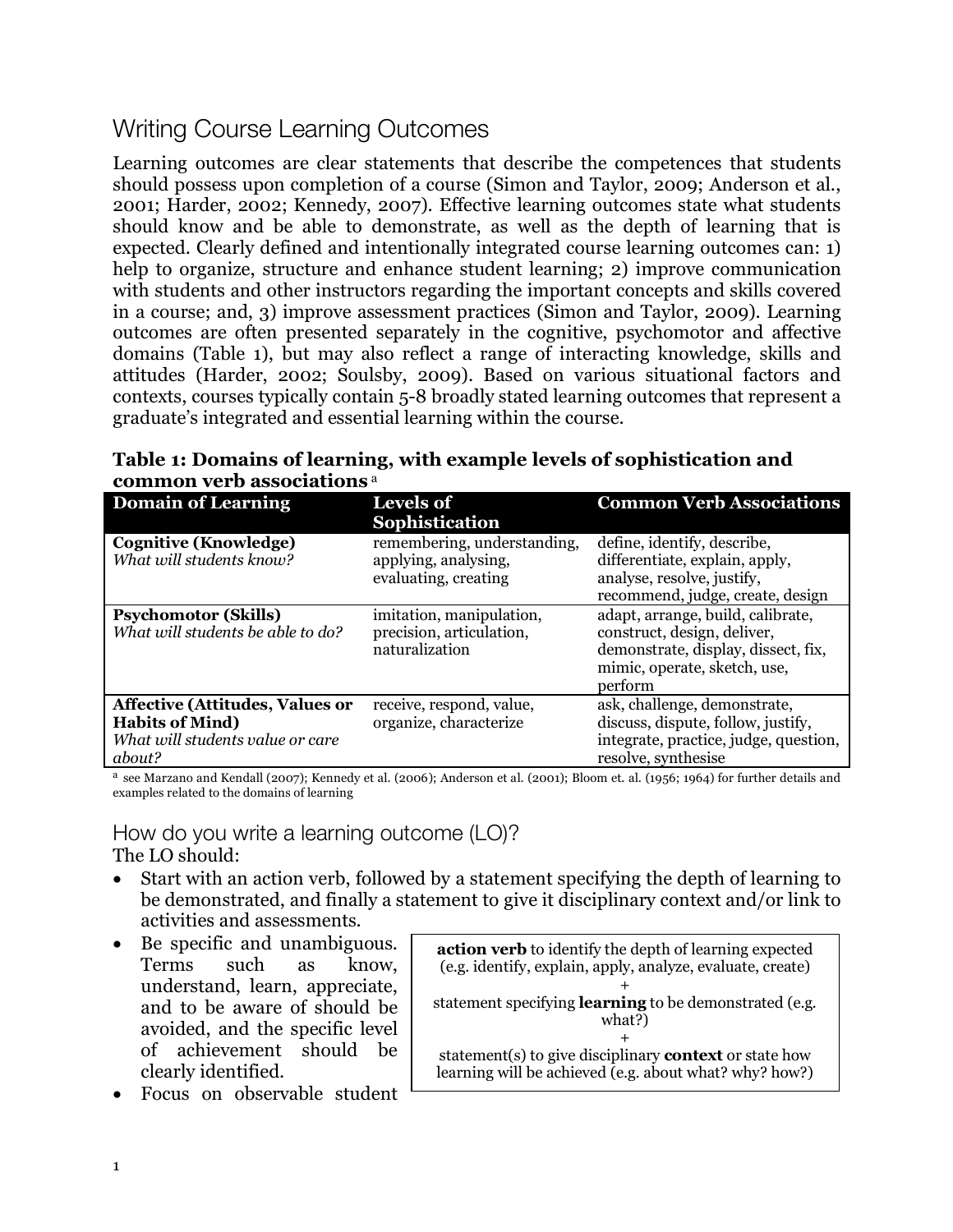performance, and be capable of being assessed. It is often helpful to add the preposition "by" or "through" followed by a statement which clearly states how the LO will be assessed.

- Be balanced. Broad LOs are difficult to assess, while an extensive list of learning outcomes will limit flexibility and adaptability in the curriculum, and make it difficult for students and the instructor to communicate an integrated understanding of the subject matter.
- Be concise and clearly stated.
- Be achievable given the time and resources available to both learners and instructors.

See Kennedy (2007) and Soulsby (2009) for additional details and examples related to writing effective course learning outcomes.

| <i>Berofe and arter caam</i><br>$\sim$ or course rearning outcome.                                                                            |                                                                                                                                                                                                                                       |  |
|-----------------------------------------------------------------------------------------------------------------------------------------------|---------------------------------------------------------------------------------------------------------------------------------------------------------------------------------------------------------------------------------------|--|
| <b>Before: broad and ambiguous</b>                                                                                                            | After: direct, measurable and<br>achievable<br>By the end of the semester, successful students<br>will be able to:                                                                                                                    |  |
| Students will become familiar with plant and<br>animal species in Southern Ontario<br>Level of achievement/sophistication expected<br>unclear | Identify and describe 15 common plant and animal<br>species found in the Carolinian Forest Region<br>through field study and the development of an<br><i>identification guide</i>                                                     |  |
| Students will critique works of art<br>Additional detail required                                                                             | Critique contemporary works of art based on an<br>appropriate set of criteria through studio critiques<br>and an independent essay                                                                                                    |  |
| Students will be taught various decision-making<br>models<br>Teacher-centred, level of sophistication<br>expected unclear                     | Apply appropriate decision-making models in<br>business and marketing through participation in a<br>collaborative group project                                                                                                       |  |
| Students will appreciate the ethical responsibilities<br>of social scientists<br>Too broad, unclear how this can be measured                  | Assess the ethical implications of research in the<br>social sciences through in-class discussion and an<br>independent written report                                                                                                |  |
| Students will learn about research proposals<br>Ambiguous, level of sophistication expected<br>unclear                                        | Develop and present a research proposal<br>(including appropriate research methods and a<br>review of literature) on a relevant topic in<br>primary or secondary education, through an<br>independent presentation and written report |  |

## **Table 2: Before and after examples of course learning outcomes**